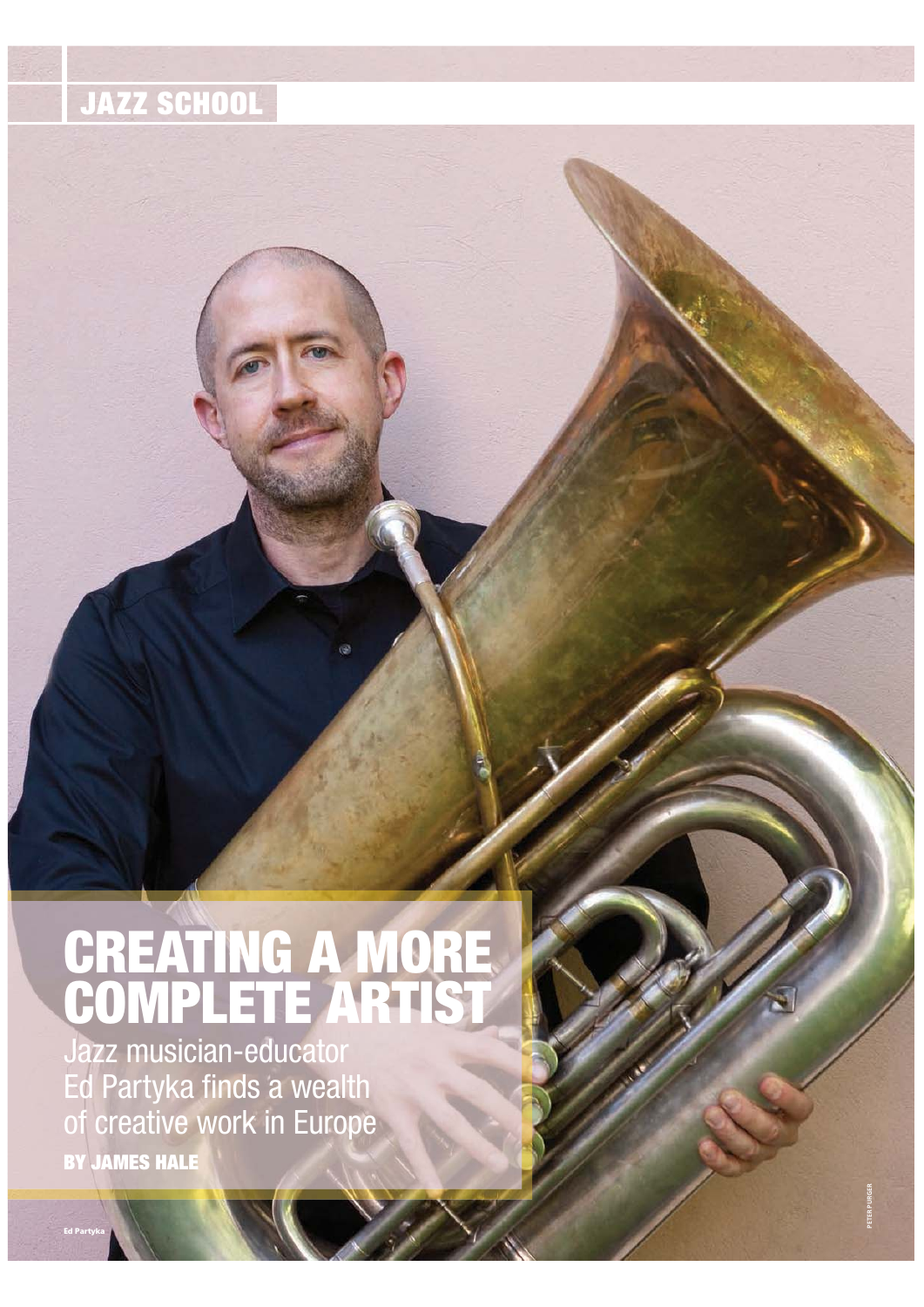$\blacksquare$  I f you love big bands, like I do," said trombonist, composer, arranger and jazz educator Ed Partyka, "Europe is the place to be in the 21st century."

The 47-year-old Chicago native was speaking via cellphone in transit from his home in Graz, Austria, where he is department chairman of the Jazz Institute at the University of Music and Performing Arts, to Lucerne, Switzerland, where he teaches composition at the University of Applied Sciences and Arts. In addition to his busy academic schedule, Partyka also leads Frankfurt's HR Big Band, has his own jazz orchestra, is in demand as a guest conductor throughout western Europe, and still finds time to play trombone and tuba with Carla Bley and Steve Swallow. He has also been a member of the WDR Big Band (1992– 2002) and the Vienna Art Orchestra (2000–'08), and has released eight recordings under his own name and been featured on many others.

A graduate of Northern Illinois University, Partyka originally moved to Germany in 1990, the year the country was reunified, following the fall of the Berlin Wall. He said his relocation was as much a reaction to the music scene in California as anything else.

"I wanted to go somewhere other than Chicago after I finished my bachelor's degree, and I was all set to go to California State University Northridge," he said. "I went out to L.A. and I hated it. I was into Lester Bowie and the AACM, and the L.A. I found was all about the business of music, and I wasn't interested in that at all."

Around the same time, he attended a master

class held by Jiggs Whigham, the American trombonist who had emigrated to West Germany in the '60s.

"He told me about the German scene, so I auditioned for the Conservatory of Music in Cologne and got into the master's program," Partyka said. "It was a difficult time; I didn't speak German at all."

Coincidentally, the move soon put Partyka in close proximity to the musician who has been his biggest influence: Bob Brookmeyer.

In Chicago, Partyka had been entranced by the renowned trombonist and composer since hearing his music in high school.

"He was one of the main reasons I became a musician. I transcribed a lot of his solos, and he was just a major, major influence on me."

When Brookmeyer relocated to the Netherlands in 1991, Partyka got the feeling that destiny was dealing him a good hand. He signed up for a master class and wound up winning a spot in Brookmeyer's GEMA Jazz Composers Workshop in 1994, beginning an association that would last until the elder musician's death in 2011.

"It was an incredible learning experience for me," Partyka said. "Bob had an amazing work ethic, and he wasn't afraid to teach you right from wrong and how to find the important parts of a composition. Bob really passed on the importance of melody. He taught me that melody is the main meal, the rest is just spice, and he taught me the role of the soloist in serving the melody."

These were lessons Partyka began to pass along to younger musicians in 2003, when he landed his first teaching position at the Johannes Gutenberg University in Mainz, Germany. He moved to the Jazz Institute in Graz in 2006.

"Jazz education in Europe is so different than North America," he said. "For one thing, because it is state-subsidized and tuition is free, the playing field is really level. Students get into university jazz programs because they have interest and potential, not because they're more able to afford tuition. Because money is no object, we get to choose the best 25 applicants." Another differentiating factor, he noted, is that students in Europe do not get as much advanced music instruction before university. They arrive without the kind of highly developed chops and reading skills, or the playing experience, that U.S. high school graduates generally possess.

He said that despite those differences, the system in Austria follows the model established by Boston's Berklee College of Music, with an emphasis on ear-training, arranging, harmony and music technology, and students come from more than 20 countries.

"Elsewhere in Europe, things are somewhat different. In German schools, they're asking a lot of hard questions about the past, focusing on their own local traditions and moving away from the blues and other American jazz roots. There's a big movement away from standards, and more interest in creating a more complete artist."

For big bands, he said, that means blurring the lines between contemporary popular music and traditional big bands, with their focus on brass and woodwind instruments, and introducing a

# **ARTS HERE**

**JAZZ FACULTY Jay Ashby Gary Bartz Peter Dominguez Robin Eubanks Bobby Ferrazza Jamey Haddad Billy Hart Dennis Reynolds** Paul Samuels Dan Wall



**Oberlin Conservatory of Music I Office of Admissions** 39 West College Street, Oberlin, OH 44074 | 440-775-8413 | www.oberlin.edu/con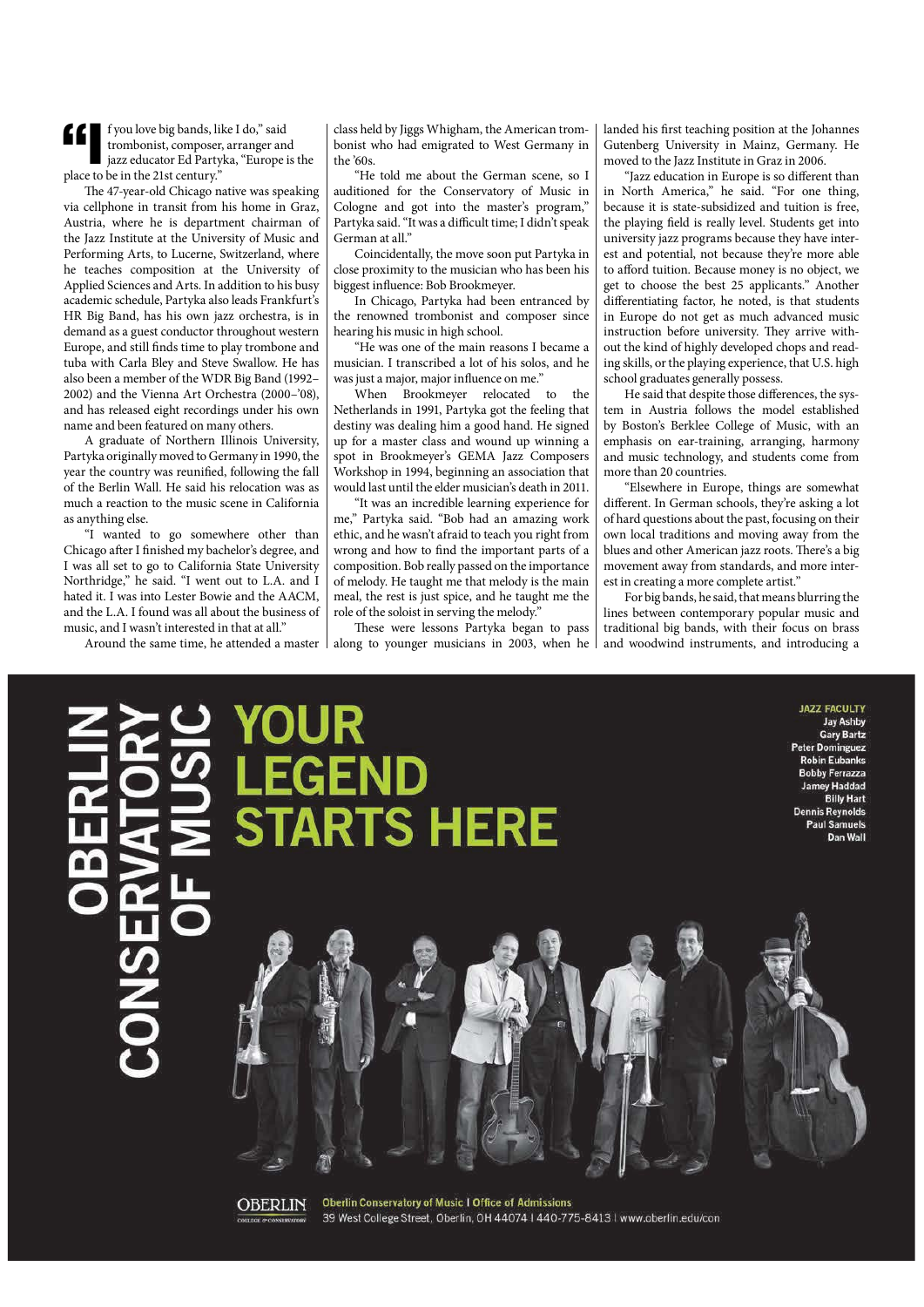

lot of electronic elements to augment the standard instrumentation.

In Austria, for whatever reason, the shift away from the traditional big band approach has not been as radical, which fits with Partyka's teaching philosophy.

"In Graz, I focus on two areas," he said. "I teach beginning arranging, where my goal is to give students the tools and methods they need. And I teach arranging and composing at the master's level, covering the entire spectrum of big band music, right up to people like John Hollenbeck. For those in the master's program, I also look at career development and try to share my knowledge."

"Ed has a way of teaching that brings focus to the importance of a solid foundation, yet he encourages authenticity and creativity to flourish," said vocalist Dena DeRose, who is also on the Graz faculty.

"I think it's important to let students know what's really going on in music right now," said Partyka. "That's why I believe it's vital to remain active myself. I like to take students to Frankfurt when I'm working on a project there so they

 $|1927|$ 

can see the entire development."

He also uses his classes as an ongoing series of auditions, and currently has four former students in his big band. The amount and quality of work he provides musicians is miles ahead of what recent graduates could find in the United States, he said, pointing to the fact that relatively tiny Switzerland supports three contemporary big bands, all of which actively commission new music.

With that much opportunity, Partyka is finding no shortage of new work. In the past two years, he has written almost 50 arrangements and compositions for the HR Big Band, and conducted projects with guest artists ranging from singer Theo Bleckmann to longtime Rolling Stones pianist Chuck Leavell. His own big band, which has been based in Berlin since 2007, performs an average of 15 times a year and released a new CD, *Hits, Volume One* (Mons Records), in 2014.

Over the life of his band, Partyka has seen his music change significantly. "I used to write angry, sad music," he said. "Everything was in a minor key until I was 40. As I've been getting happier in my life,

**VICUW** 

**JAZZ EVENTS** 

William March 23<sup>RD</sup><br>
Great Performers Series: Behn Gillece, Vibraphone<br>
The Scrib Recital Hall, Room 101<br>
The Admission<br>
Walt Weiskopf Walt Weiskopf

#### **APRIL 13TH**

NJCU Jazz Ensemble Featuring Jimmy Greene Margaret Williams Theatre 7:30 p.m. Free Admission Walt Weiskopf

#### The Caroline L. Guarini Department of Music, Dance and Theatre

New Jersey City University 2039 John F. Kennedy Blvd Jersey City, NJ 07305 njcu.edu/mdt  $(201)$  200-2178

Walt Weiskopf Coordinator of Jazz Studies

Paul Robertson Program Assistant